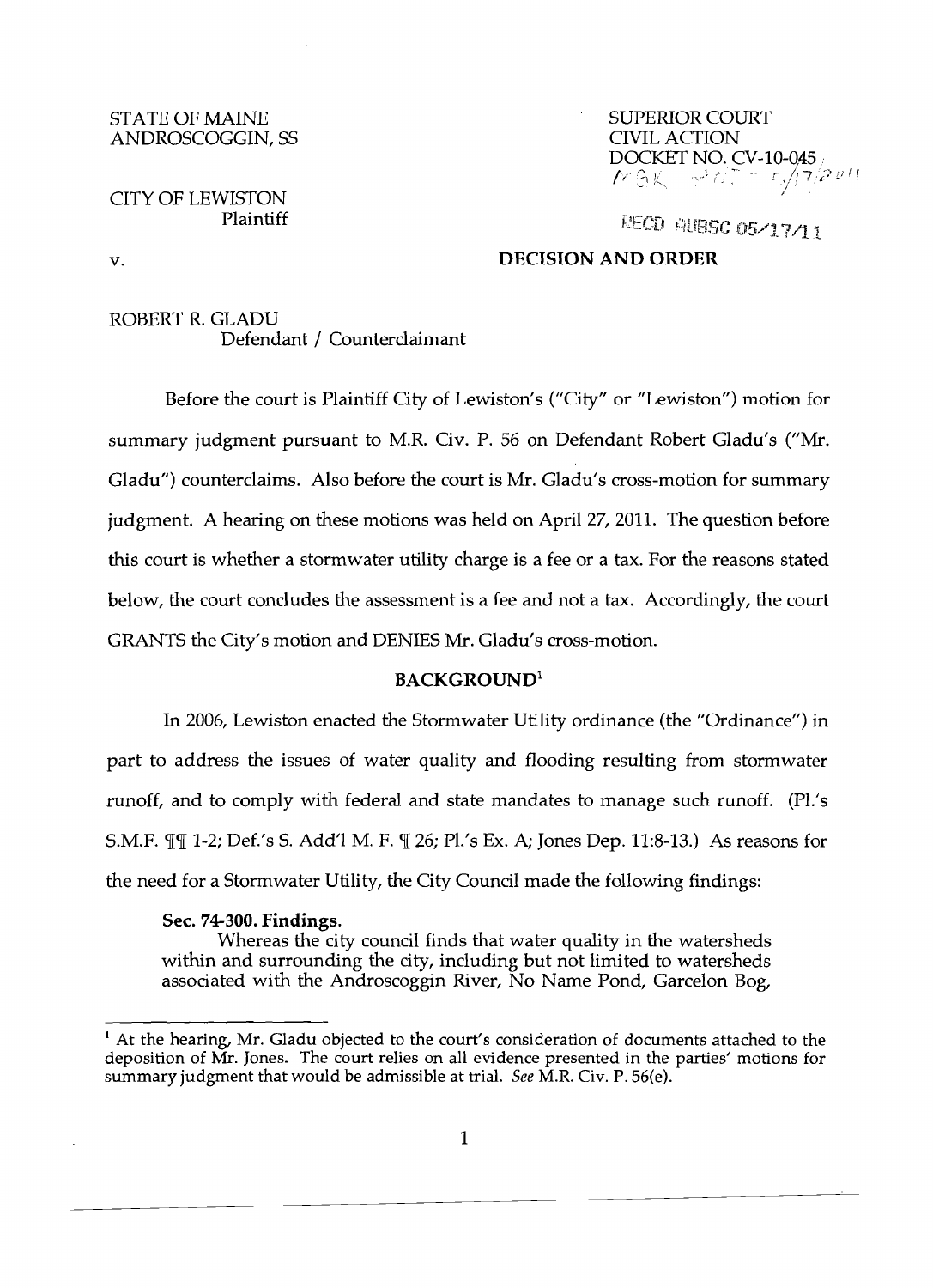Jepson Brook, Hart Brook, No Name Brook, Stetson Brook, Gully Brook, Goff Brook, Moody Brook and Salmon Brook, along with their tributaries are potentially threatened by pollutants associated with existing land use and future development; and

Whereas the city council finds that poor water quality in the watershed can threaten public health, safety, and welfare; and

Whereas the existing stormwater management system is deteriorating and may be inadequate to meet existing and future needs, and flooding concerns may arise; and

Whereas requirements of the U.S. Environmental Protection Agency ("EPA") demand a comprehensive approach to municipal stormwater management, and the city wishes to take a proactive approach to these requirements; and

The city council makes the following additional findings:

• The stormwater management needs of the city have been identified in a needs analysis entitled (Stormwater/CSO Utility Feasibility Study Preliminary Results) dated April 11, 2002, by Camp Dresser and McKee, Inc. and an analysis entitled "Oean Water Act Master Plan" dated December 12, 2000, by Metcalf & Eddy ("stormwater studies") that indicate more effective stormwater management in the city would contribute to the health, safety and welfare of the residents. Further, this analysis reveals that stormwater facilities and activities associated with stormwater management provide services and benefits to all properties, property owners, residents and citizens of the city.

• Given the scope of stormwater management needs identified by the stormwater studies, it is appropriate and necessary to authorize the formation of a stormwater utility unit, as a program comprised of personnel from the city's department of public services and department of public works and with dedicated funding components, charged with the responsibility to establish, operate, maintain, control, and enhance the stormwater management programs, services, systems, and facilities of the city.

• In order to establish, operate, and maintain the stormwater infrastructure of the city, ensure the future usefulness of the existing system through additions and improvements, and provide other services associated with stormwater and watershed management, sufficient and stable funding is required for the operation, maintenance and improvement of the stormwater management programs, services, systems, and facilities of the city.

• A stormwater utility service fee schedule that efficiently takes into account impervious surface area, and uses intensity and nature of land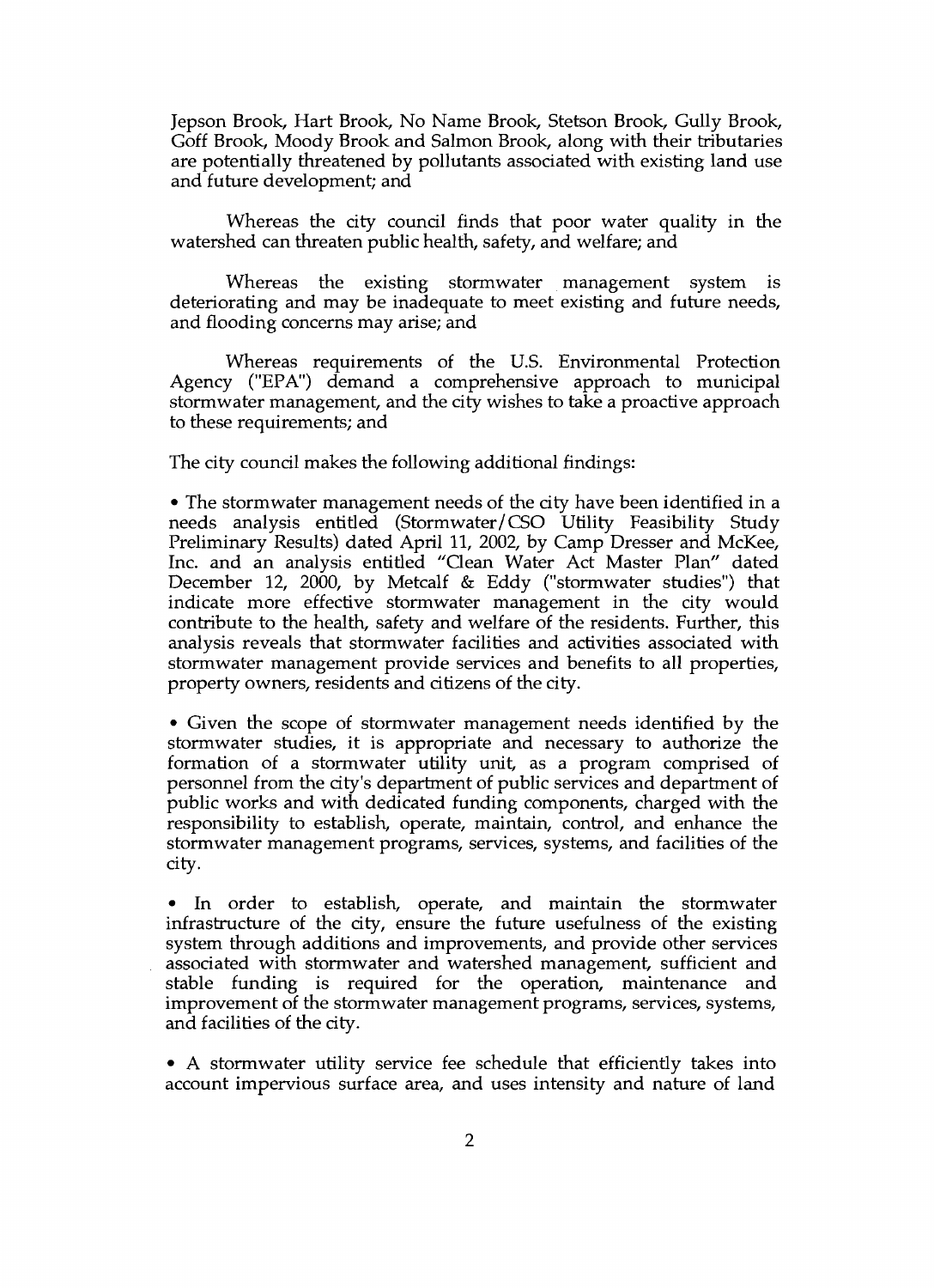use as the most appropriate and equitable method of allocating the cost of stormwater management programs, services, systems, and facilities of the city and between and among rural and urbanized areas of the city and residential dwelling units, non-residential properties and other developed lands for governing assessments and collections of the utility.

(Pl.'s Ex. A, § 74-300.)

The Ordinance created the Lewiston Stormwater Utility (the "Utility"), and charged it with "all responsibility for providing storrnwater management programs, services, systems, and facilities of the city." (Pl.'s S.M.F.  $\P$  3; Pl.'s Ex. A, § 74-302(a), (c).) The Ordinance authorized the Utility "to assess and collect service fees from all persons owning land within the municipality that benefit from the services provided by the utility ..." (Pl.'s S.M.F.  $\mathbb{I}$  4; Pl.'s Ex. A, § 74-302.) The City Council did not authorize the Utility to collect a tax. (Def.'s Opp. S.M.F.  $\P$  4; Jones Dep. 67:13-17.)

Rates for the assessment are set out in the Stormwater Utility Fee Schedule and Credit Policy. (Pl.'s S.M.F.  $\mathbb{I}$  7; Pl.'s Ex. B.) In addition to a property's impervious surface area, $^2$  the assessment is also based on ownership and improvements to property. (Pl.'s S.M.F.  $\parallel$  8; Pl.'s Rep. S.M.F.  $\parallel$  42; Def.'s Opp. S.M.F.  $\parallel$  8; Jones Dep. 23:7-14; Pl.'s Ex. B §§ 1.1-1.4.) The Credit Policy states:

Based on the average square footage, the ratio of impervious surface area contained within properties within the City and the impact on the storrnwater system, and in order to minimize administrative burdens and expenses, the City has determined that a flat fee for the first 2900 square feet of impervious surface is appropriate for all parcels. Each parcel in the City will be charged a base rate of \$44.00 for the first 2,900 square feet of

3

 $2$ The Ordinance defines "impervious surfaces" as:

*Impervious surfaces:* Impervious surfaces are those areas that prevent or impede the infiltration of stormwater into the soil as it entered in natural conditions prior to development. Impervious areas include, but are not limited to, rooftops, sidewalks, walkways, patio areas, driveways, parking lots, storage areas, compacted gravel surfaces, aWnings and other fabric or plastic coverings, and other surfaces that prevent or impede the natural infiltration of stormwater runoff which existed prior to development.

<sup>(</sup>Pl.'s Ex. A § 74-303 at 74:29.)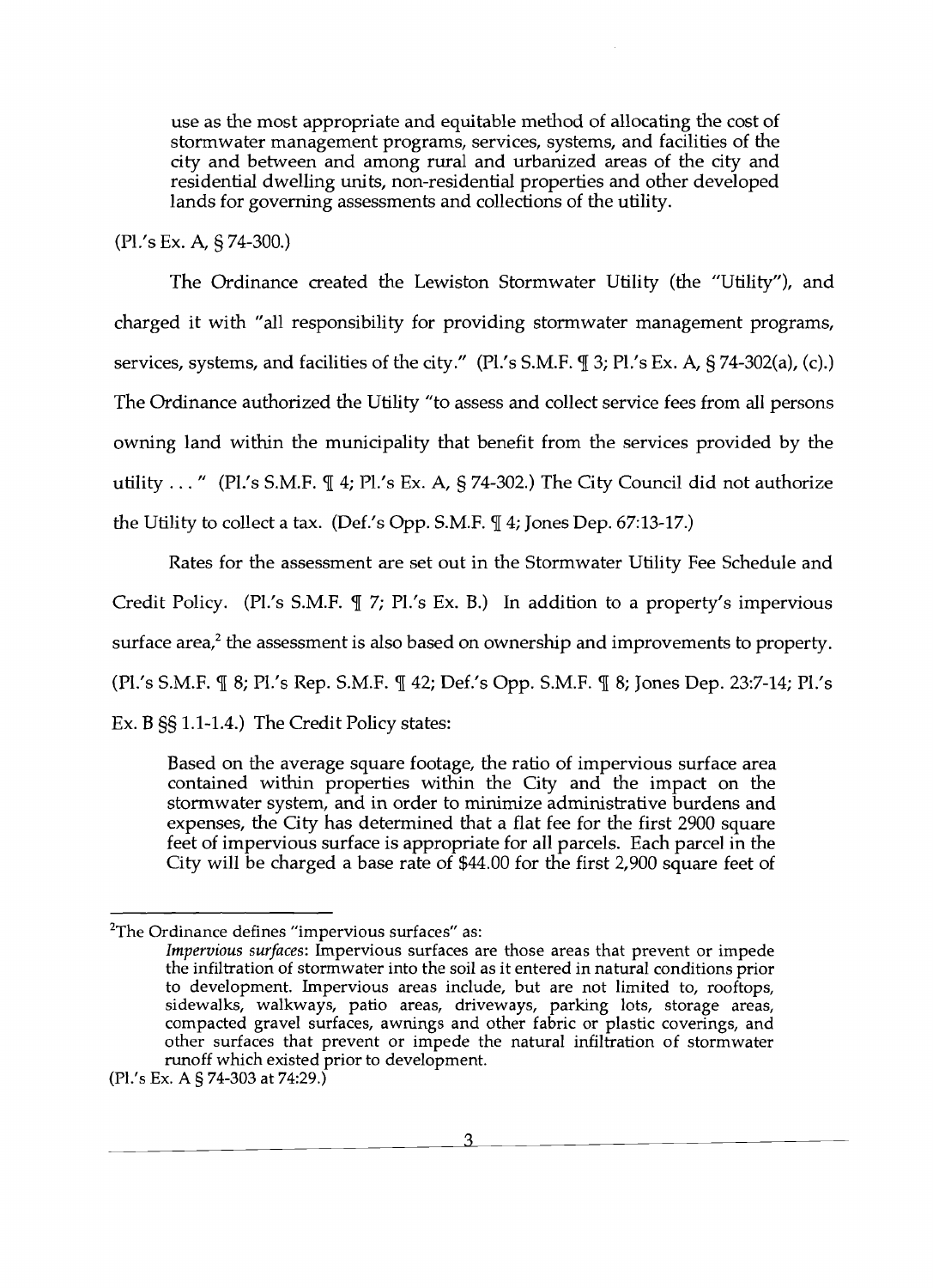impervious surface ... Parcels with no impervious surface ... as determined by the City will not be subject to a fee. $3$ 

(Pl.'s Ex. B § 1.1; Pl.'s S.M.F.  $\P\P$  8-9; Def.'s Opp. S.M.F.  $\P$  $\P$  8-9.) The City does not actually measure the amount of stormwater that runs off of any particular parcel, but bases the amount of runoff based on the impervious surface area on the property. (Def.'s S. Add'l M.F.  $\P$  52, as qualified by Pl.'s Rep. S.M.F.  $\P$  52.) A property owner who fails to pay his Stormwater Fees is responsible for interest on the unpaid assessment, a minimum penalty of \$200, and the City's attorneys' fees and costs of collection. (Pl.'s S.M.F.  $\mathcal{F}$  11; Pl.'s Ex. A § 74-311(c)(1).)<sup>4</sup>

The Credit Policy also establishes the criteria for a property owner's eligibility for a City Stormwater Impact Credit, which is available for properties that do not impact the City's stormwater infrastructure. (Pl.'s S.M.F.  $\parallel$  10; Pl.'s Ex. A § 74-309; Pl.'s Ex. B § 2.0.) According to the Credit Policy, a "Stormwater System Impact Credit" is available to a property owner if they can demonstrate "that no stormwater collected on and / or discharged from at least 50 percent of the impervious surface on a property reaches any part of the City's stormwater control system." (Def.'s Opp. S.M.F.  $\P$  10; Pl.'s Ex. B § 2.2.) Mr. Gladu applied for and was denied this credit. (Def.'s Opp. S.M.F.  $\mathbb I$  10; Gladu Aff.  $\P$  9.)

In addition, the Permit Improvement Credit requires installation of a retention or detention pond or a system that collects and discharges the stormwater. (Def.'s Opp. S.M.F.  $\text{\$\s}$  10; Pl.'s Ex. B § 2.3.) When such a system is installed then the maximum credit

4  $\overline{\phantom{a}}$ 

<sup>&</sup>lt;sup>3</sup> The flat fee for single-family homes and duplexes is based on the average amount of impervious surface area for property of that type in Lewiston. (Pl.'s Rep. S.M.F. 1 43; Jones Dep. 24:4-9.) The average single family home in Lewiston has approximately 2,900 square feet of impervious surface area. (Pl.'s Rep. S.M.F.  $\mathbb{I}$  43; Jones Dep. 24:9-15.)

<sup>&</sup>lt;sup>4</sup> Mr. Gladu attempts to qualify this statement by stating that the assessment is a tax and not a fee and therefore, a property owner is not liable for interest. (Def.'s Opp. S.M.F. ¶ 11; Gladu Answer to Pl.'s Interrogs. 2-4, 6.)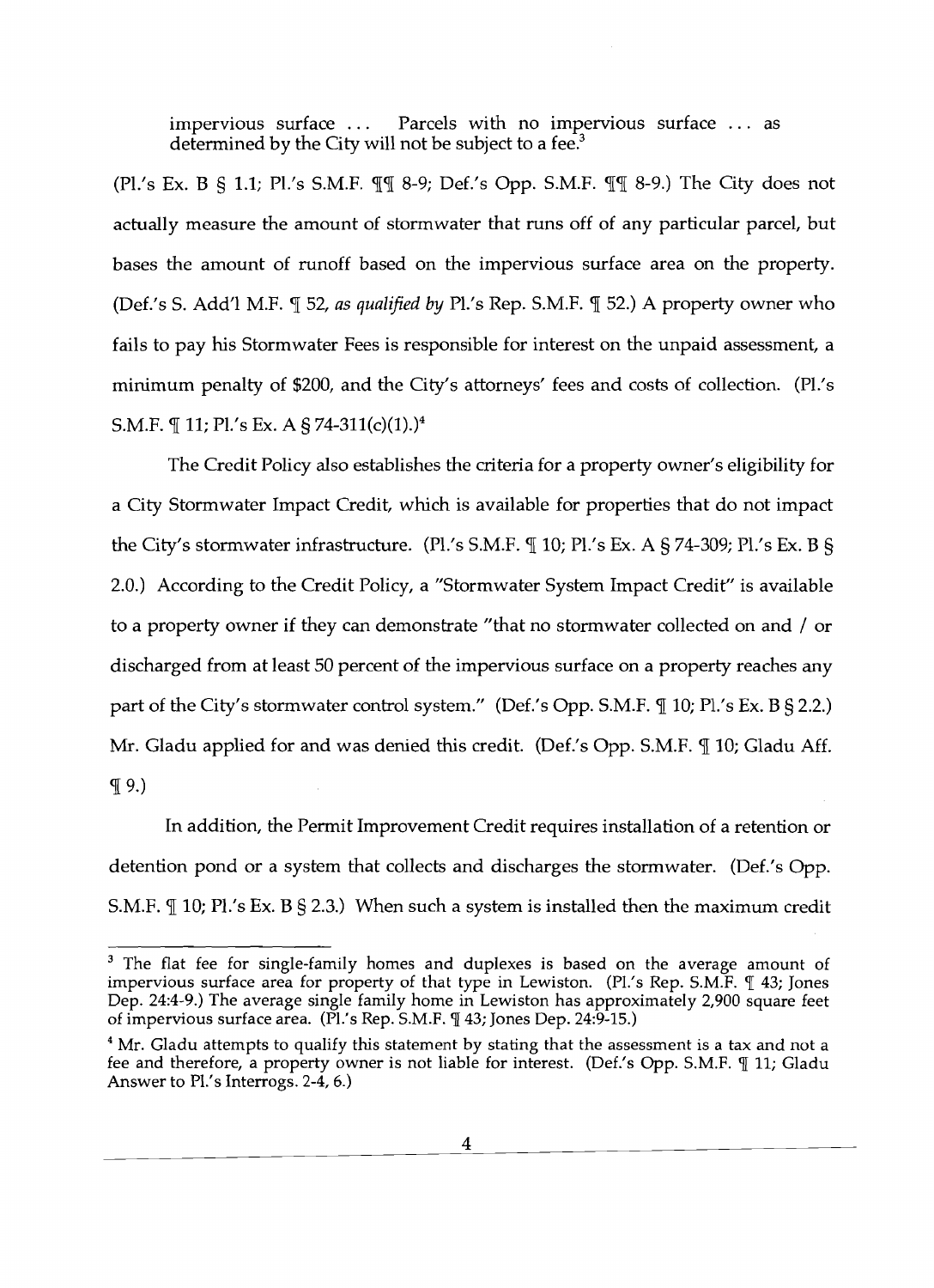the owner may receive is "25 percent for facilities that are sized to handle the 50 year storm; a credit of 30 percent for facilities that meet the 100 year storm; and facilities providing for storms exceeding the 100 year storm will be eligible for a 35 percent credit." (Def.'s Opp. S.M.F.  $\P$  10; Pl.'s Ex. B § 2.3(b).) Therefore, regardless of the expense of the system, the maximum credit available is 35 percent requiring the property owner to pay 65 percent of the stormwater assessment. (Def.'s Opp. S.M.F.  $\P$ 10; Gladu Aff. ¶ 18; Jones Dep. 45:9-10, 50:25-51:11.)

Mr. Gladu owns property located at 475 Pleasant Street in Lewiston. (Pl.'s S.M.F.  $\P$  12.) Part of Mr. Gladu's property contains a small mall with a paved parking lot.  $(PI.'s S.M.F. \P 13.)$  Stormwater is collected into a private system of storm drains before it runs off of his premises and into Hart Brook. (Pl.'s S.M.F. 114, as qualified by Def.'s Opp. S.M.F.  $\P$  14.)<sup>5</sup> Hart Brook travels through Lewiston's stormwater system and ultimately discharges into the Androscoggin River. (Pl.'s S.M.F.  $\P$  15; Jones Aff.  $\P$  11.)

Lewiston calculated the area of impervious surface area on Mr. Gladu's property based on aerial photographs. (Pl.'s S.M.F.  $\mathbb{I}$  16; Jones Aff.  $\mathbb{I}$  12-14.) Using that figure, Lewiston assessed Mr. Gladu beginning March 21, 2007 and quarterly thereafter. (Pl.'s S.M.F.  $\P$  17; Jones Aff.  $\P$  $\P$  15-16.)<sup>6</sup> Mr. Gladu paid \$98.32, which the City applied to his stormwater assessment. (Pl.'s S.M.F.  $\P$  18, *as qualified by Def.'s Opp. S.M.F.*  $\P$  18.) Mr. Gladu has not made any other payments towards the assessment. (Pl.'s S.M.F.  $\P$  19; Jones Aff.  $\P\P$  17-18.) Lewiston claims that as of December 21, 2010, Mr. Gladu owes \$9,276.75 of unpaid assessments and the interest continues to accrue. (Pl.'s S.M.F.  $\P\P$  21-

 $5$  Mr. Gladu provides Lewiston with a 15' wide sewer easement. (Def.'s Opp. S.M.F.  $\mathbb T$  14.)

 $6$  Mr. Gladu notes that the bills for the assessments were on an invoice and in the same envelope as that used by Lewiston to collect its water and sewer charges. *(Def.'s Opp. S.M.F.* T 17; Gladu Aff.  $\P$  11.)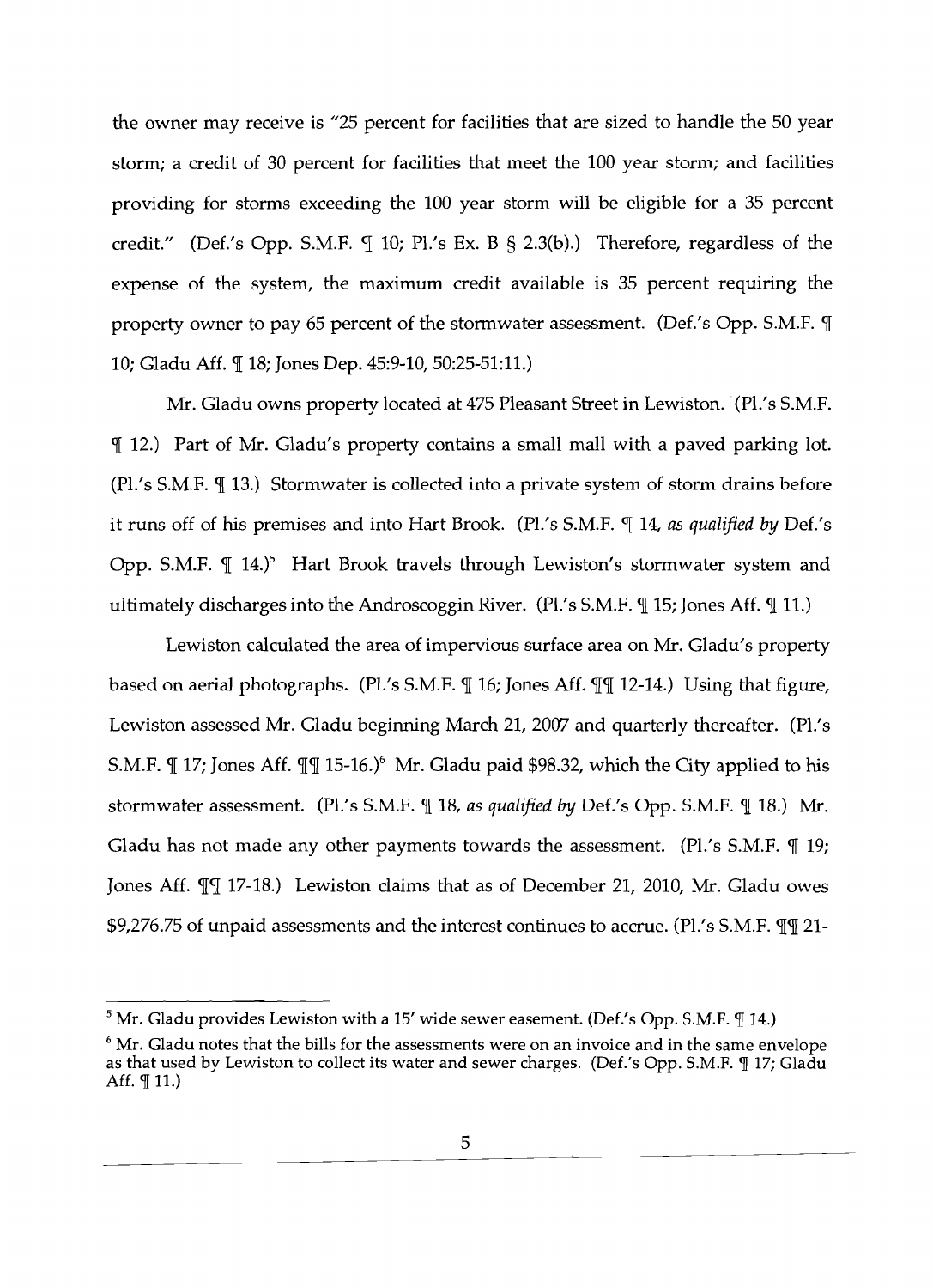22; Jones Aff. ¶ 19-20.)<sup>7</sup> Lewiston seeks \$2,000 in penalties authorized under the ordinance, as well as attorneys' fees and other costs. (Pl.'s S.M.F.  $\P\P$  23-24; Jones Aff.  $\P\P$  21-22.) Mr. Gladu denies that Lewiston is entitled to collect a penalty, but in any event it should not exceed \$200. (Def.'s S. Add'l M.F. ¶ 23.) Additionally, Mr. Gladu asserts that Lewiston is not entitled to collect a penalty for defending a counterclaim, nor is it entitled to attorneys' fees and costs. (Def.'s Opp. S.M.F. ¶ 11; Def.'s S. Add'l M.F.  $\P$  23-24; Gladu Aff.  $\P$  22.)

### **DISCUSSION**

### **1. Standard of Review**

Summary judgment should be granted if there is no genuine dispute as to any material fact and the movant is entitled to judgment as a matter of law. M.R. Civ. P. 56(c). In considering a motion for summary judgment, the court considers the facts in the light most favorable to the non-moving party. The court is required to consider only the portions of the record referred to and the material facts set forth in the parties' Rule 56(h) statements. *See e.g., Johnson v. McNeil,* 2002 ME 99, ¶ 8, 800 A.2d 702, 704.

When there are cross-motions for summary judgment, the rules for consideration of summary judgment are applied to each motion. *P.R. American, Ins. Co. v. Rivera-Vazquez,* 603 F.2d 125, 133 (1st Cir. 2010). The record on each summary judgment issue must be considered most favorably to the party objecting to the grant of summary judgment on that issue. *Blue Star Corp. v. CKF Properties LLC*, 2009 ME 101,  $\P$  23, 980 A.2d 1270, 1276.

6

 $^7$  According to the complaint, as of February 9, 2010, Mr. Gladu owed \$7,521.38 in unpaid stormwater assessment, exclusive of interest. (Compl. ¶ 8; Compl., Ex. D.) Lewiston's complaint requests \$7,521.38 plus interest, costs and fees. (Compl.  $\P$ q B-D.) Mr. Gladu notes that the City never moved to amend its Complaint and that the deadline set forth in the April 26, 2010 Scheduling Order was August 16, 2010. (Def.'s Opp. S.M.F. [21; Gladu Aff. [21.)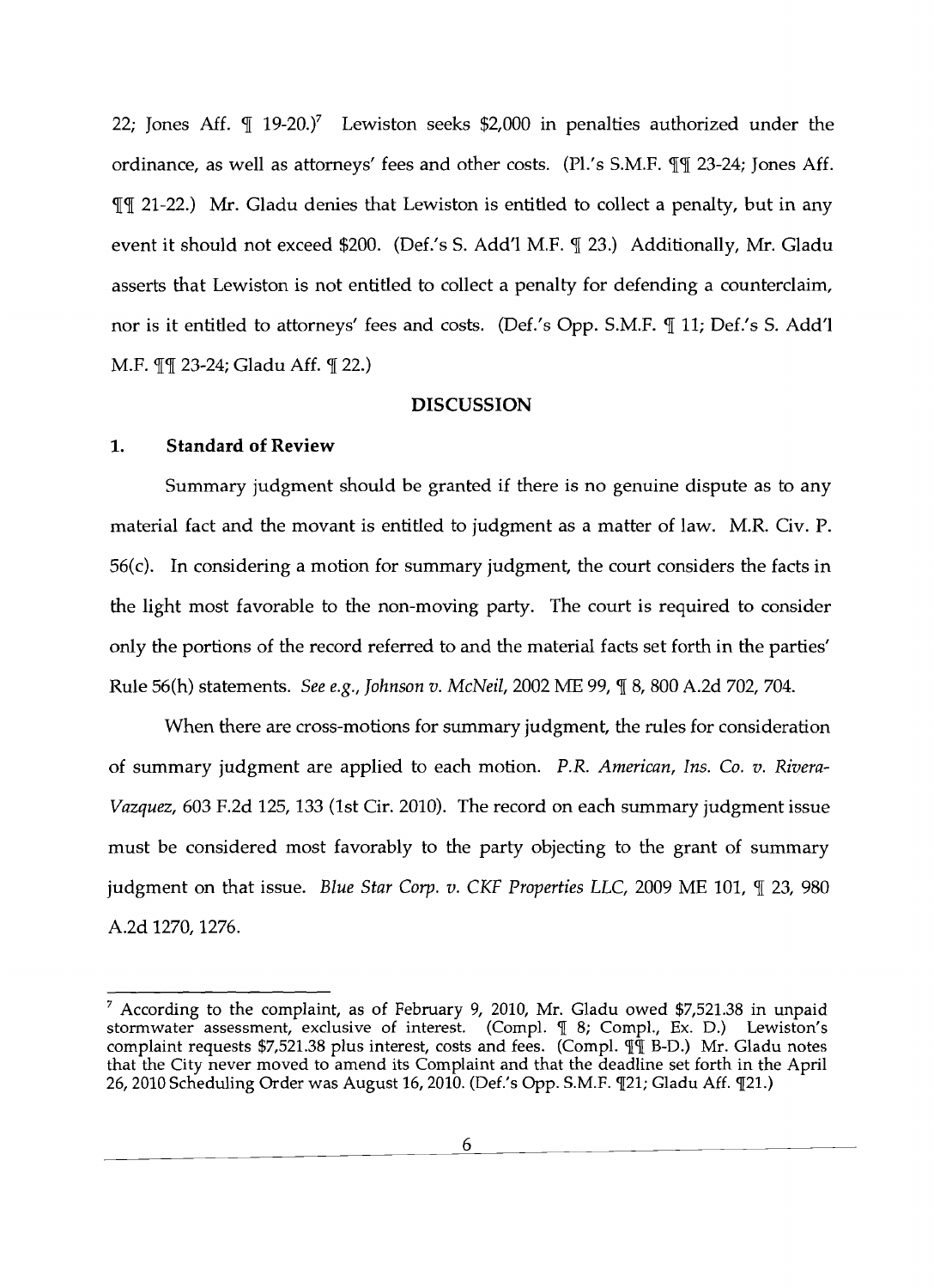*"'The* interpretation of a local ordinance is a question of law, and we review that determination de novo.'" *Rudolph v. Golick*, 2010 ME 106, ¶ 8, 8 A.3d 684, 686 (quoting *Logan v. City of Biddeford,* 2006 ME 102,  $\mathbb{I}$  8, 905 A.2d 293, 295). '"Although the terms or expressions in an ordinance are to be construed reasonably with regard to both the objectives sought to be obtained and the general structure of the ordinance as a whole, we look first to the plain language of the provisions to be interpreted.'" *Logan,* 2006 ME 102,  $\mathbb{q}$  8, 905 A.2d at 295 (quoting *Gensheimer v. Town of Phippsburg*, 2005 ME 22,  $\mathbb{q}$  22, 868 A.2d 161, 167) (internal quotations omitted)).

# 2. Whether Lewiston's Stormwater Charge is a Fees or a Tax

Whether a stormwater utility charge is a "tax" or a "fee" has never been addressed in this state. However, the Law Court has stated:

Because both a fee and a tax raise monies for governmental use, the distinction between the two is one of purpose and of degree of particularity. In the case of licensing fees, for example, we have recognized that fees" are part of a regulatory scheme and are intended to cover costs of administering such a program under the police power of the government." *Strater v. Town of York,* 541 A.2d 938, 938 (Me. 1988). Other features that may distinguish fees from more general revenue raising devices are that fees are paid in exchange for exclusive benefits not received by the general public and are voluntary in the sense that an individual may avoid the charge by choosing not to utilize the service. *Emerson College v. City of Boston,* 391 Mass. 415, 462 N.E.2d 1098, 1105 (Mass. 1984). In addition, the amount of the fee is usually a fair approximation of the cost to the government and the benefit to the individual of the services provided. *See States v. Maine,* 524 F. Supp. 1056, 1059 (D. Me. 1981).

*Butler v. Supreme Judicial Court, 611 A.2d 987, 990 (Me. 1992)*,<sup>8</sup> see also Daley v.

*Commissioner, Dep't of Marine Resources, 1997 ME 183, ¶ 9, 698 A.2d 1053, 1057; Bd. of* 

7  $\overline{a}$ 

*<sup>8</sup> Butler* addressed, in part, a constitutional challenge to fees charged in civil cases where a jury trial was demanded. 611 A.2d at 989. The Court's opinion in *Butler* focuses on whether a civil jury fee violates the constitutional right to a jury trial, due process, and equal protection. Id. at 990-92. Though this case does not involve a constitutional challenge, the general principles and standard of review quoted above applies to this case. Additionally, *Butler* cites with approval the *Emerson College* case relied on, in part, by the parties.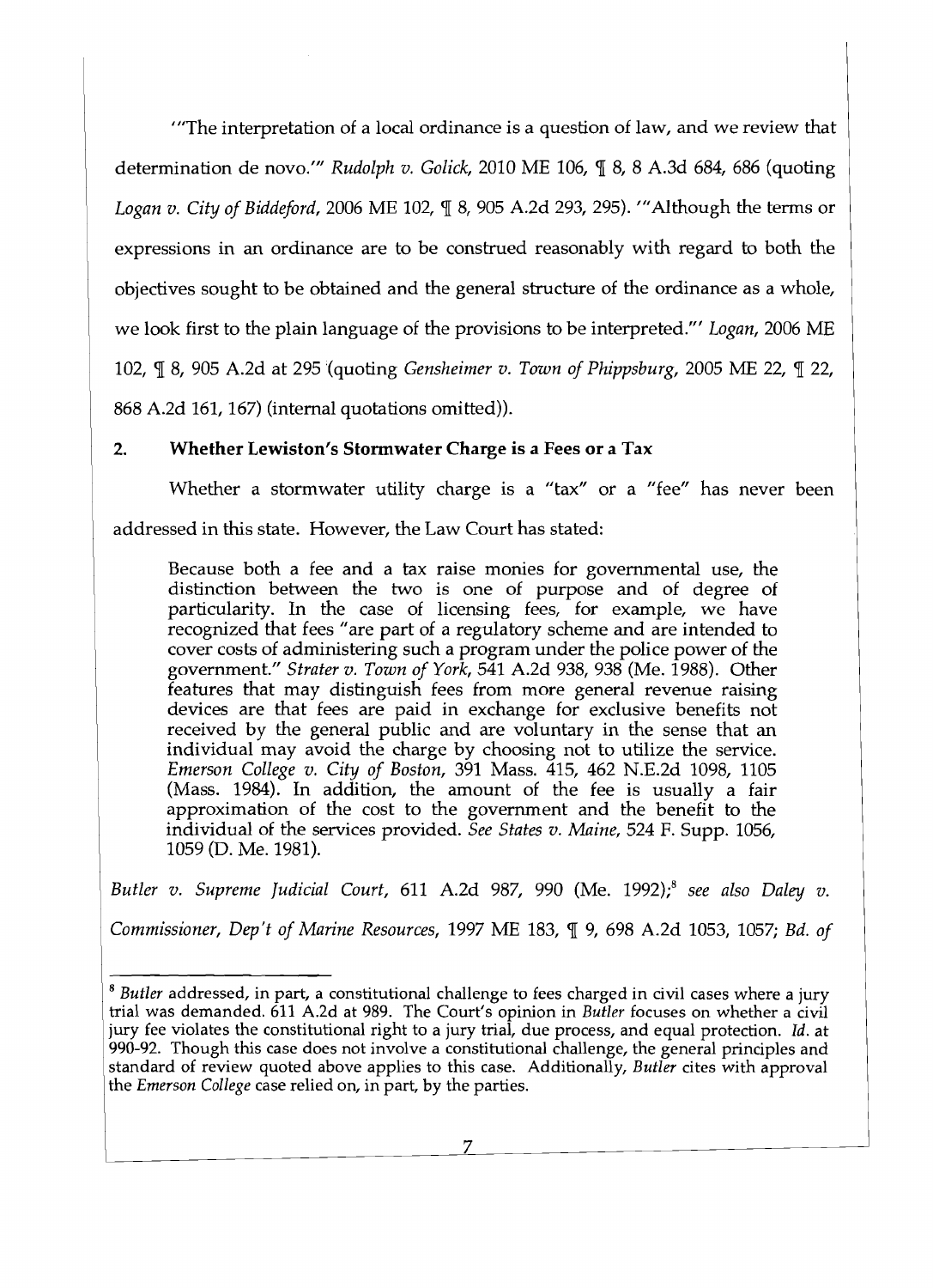*Overseers of the Bar v. Lee,* 422 A.2d 998, 1004 (Me. 1980).<sup>9</sup> Mr. Gladu, as the party seeking to avoid paying the stormwater utility charge, has the burden of proving its invalidity. *See E. Perry Iron & Metal Co. v. City of Portland,* 2008 ME 10,  $\mathcal{F}$  26 n. 7, 941 A.2d 457,465; *Silva v. City of Attleboro,* 908 N.E. 2d 722, 725 (Mass. 2009).

# A. Purpose

The stormwater assessment in this case is a tax only if its primary purpose is to

raise revenue. The Ordinance states:

# Sec. 74-301. Purpose.

Storrnwater runoff is one (1) of the largest contributors to water quality violations in urban and urbanizing areas of Maine. According to the US EPA, polluted storrnwater runoff is a leading cause of impairment to the nearly forty (40) percent of surveyed U.S. water bodies which do not meet water quality standards (U.S. EPA, 1995). When polluted storrnwater runoff is discharged directly into surface water bodies, several adverse effects can occur: public health can be threatened from contaminated drinking water sources, food sources, and recreational waters; aquatic habitats can be damaged or destroyed; and aesthetic values of waterways can decline.

Management of stormwater is critical to ensuring the integrity of valuable surface water resources. An effective approach to managing stormwater and related impacts is creation of a utility that delivers stormwater management services to a community. Therefore, the city hereby establishes a stormwater management utility for the following purposes:

• To determine the necessary level of municipal stormwater management services for the city;

<sup>&</sup>lt;sup>9</sup> In addition to looking at whether a stormwater assessment serves a regulatory purpose rather than a revenue raising purpose, courts in other jurisdiction have also looked at: (1) whether the charge is proportionate to the necessary costs of the service; (2) whether the legislative intent in enacting the fee was to provide a service or alleviate a burden; (3) whether a relationship exists between the assessment charged and either the benefit the payor receives or the burden he produces and (4) whether the charge is voluntary. *See Bolt v. City of Lansing,* 587 N.W. 2d 264, 269 (Mich. 1998); *Covell v. City of Seattle,* 905 P.2d 324, 327 (1995); *Emerson College,* 462 N.E.2d 1098, 1105 (Mass. 1984); 1-2 Bender's State Taxation: Principles and Practice § 2.06. Recently, courts have given less weight to whether the charge is voluntary. *See Silva v. City of Attleboro,*  908 N.E. 2d 722, 727-28 (Mass. 2009). In *Silva,* the court suggested applying an alternative test discussed in *Emerson College:* '''whether the charge (1) applies to the direct beneficiary of a particular service, (2) is allocated directly to defraying the costs of providing the service, and (3) is reasonably proportionate to the benefit received.'" *Silva,* 908 N.E. 2d at 728 (quoting *State v. Medeiros, 973 P.2d 736 (Haw. 1999)).*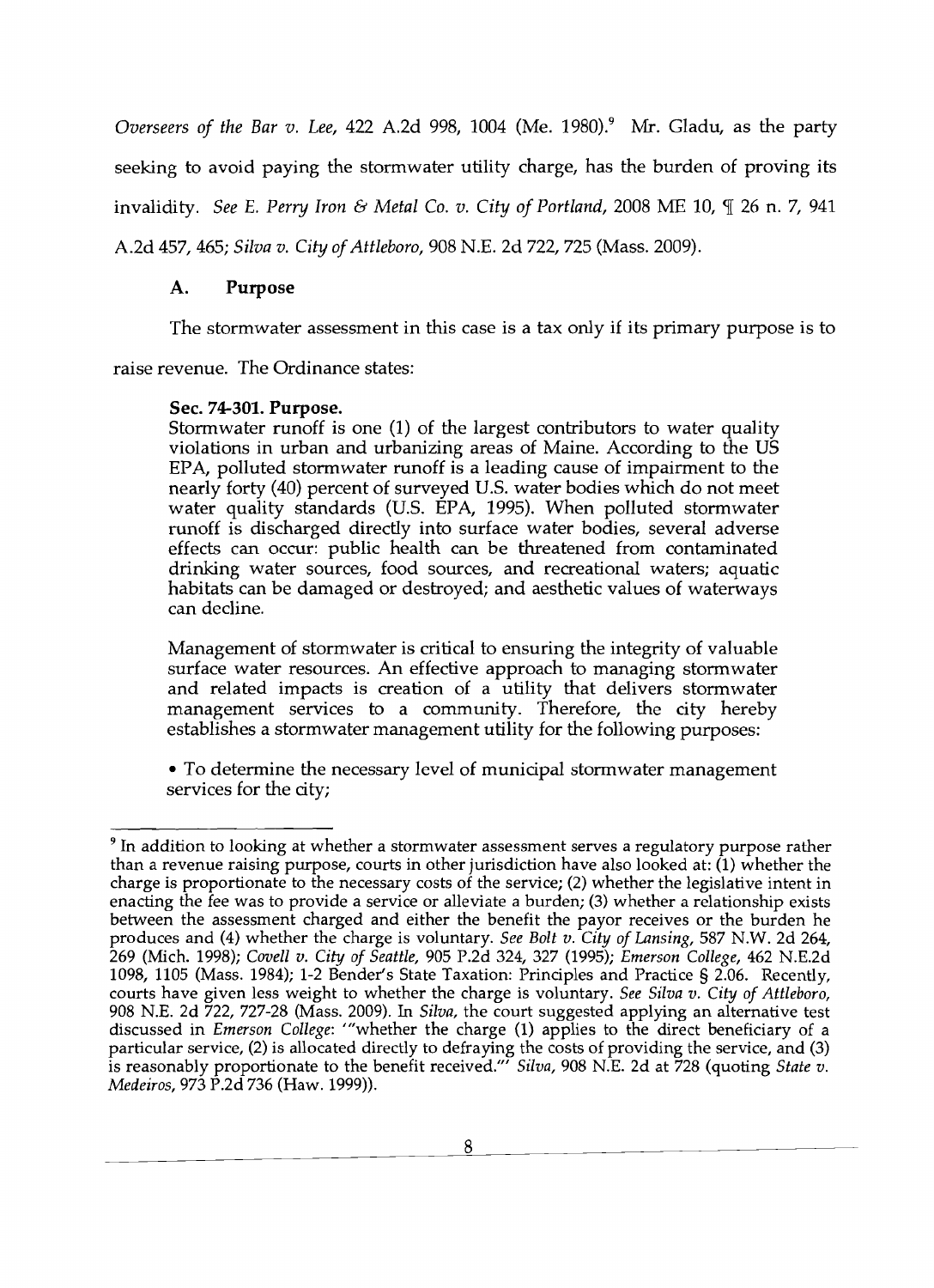• To maintain and improve the drainage facilities of the city, to ensure that they perform to design capacity while using best management practices to meet local, state, and federal water quality standards;

• To mitigate the damaging effects of uncontrolled and unmanaged stormwater runoff;

• To support and promote sound stormwater management practices that mitigate nonpoint source pollution, reduce flooding, and enhance area drainage within the city and;

• To support the goals and objectives of the city ordinances addressing stormwater management in other sections of this Code of Ordinances and to comply with applicable law, including the Maine Department of Environmental Protection Stormwater Management Regulations.

(Pl.'s Rep. S.M.F.  $\P$  41; Pl.'s Ex. A at 74:27.) Lewiston asserts that its stormwater assessments are used solely to fund the Utility, which was created pursuant to the City's police power to maintain and improve the City's stormwater system. (Pl.'s S.M.F.  $\P\P$  1-3, 5-6.)<sup>10</sup> Lewiston claims that revenue from the stormwater assessments is deposited into a special enterprise fund, and withdrawals from that fund are made only for expenses related to maintaining and improving the City's stormwater system. (Pl.'s S.M.F.  $\P\P$  5-6.) Therefore, under Maine law, Lewiston asserts that its stormwater assessments are a fee and not a tax. $^{11}$ 

 $10$  Mr. Gladu does not contest that Lewiston has the power to enact a stormwater ordinance or to create a stormwater utility.

 $11$  Additionally, Lewiston cites to the majority of recent cases from other jurisdictions that have looked at similar assessments and found that they are fees and not taxes. *£1 Paso Apartment Assoc. v. City of £1 Paso,* 2011 U.s. App. LEXIS 4849, 16-24 (5th Cir. Mar. 9, 2011); *Vandergriff v. City of Chattanooga,* 44 F. Supp. 2d 927, 939-41 (U.SD.C. E.D.Tenn. 1998), *aff'd by Rush v. City of Chattanooga,* 182 F.3d 918 (6th Cir. 1999); *Cary v. Mason County,* 219 P.3d 952, 956 (Wash. Ct. App. 2009); *Storedahl Props., LLC v. Clark County,* 178 P.3d 377, 386 *review denied,* 164 Wn.2d 1018 (Wash. 2008); *Tukwila School Dist. No. 406 v. City of Tukwila,* 167 P.3d 1167, 1172-75 (Wash. App. *2007); Church of Peace v. City of Rock Island,* 828 N.E.2d 1282, 1286 (ill. App. 3d 2005); *McLeod v. Columbia County,* 599 S.E.2d 152, 155 (Ga. 2004); *Ed. Of Education of Jordan School Dist. v. Sandy*  City Corp., 94 P.3d 234, 242 (Utah 2004); *City of Gainesville v. State of Florida*, 863 So. 2d 138, 143-48 (Fla. 2003); *Densmore v. Jefferson County,* 813 So.2d 844, 854-55 (Ala. 2001); *Twietmeyer v. City of Hampton,* 497 S.E.2d 858, 861 (Va. 1998); *Sarasota County v. Sarasota Church of Christ, Inc.,* 667 So. 2d 180, 186 (Fla. 1996); *Roseburg School Dist. v. City of Roseburg,* 851 P.2d 595, 599 (Ore. 1993);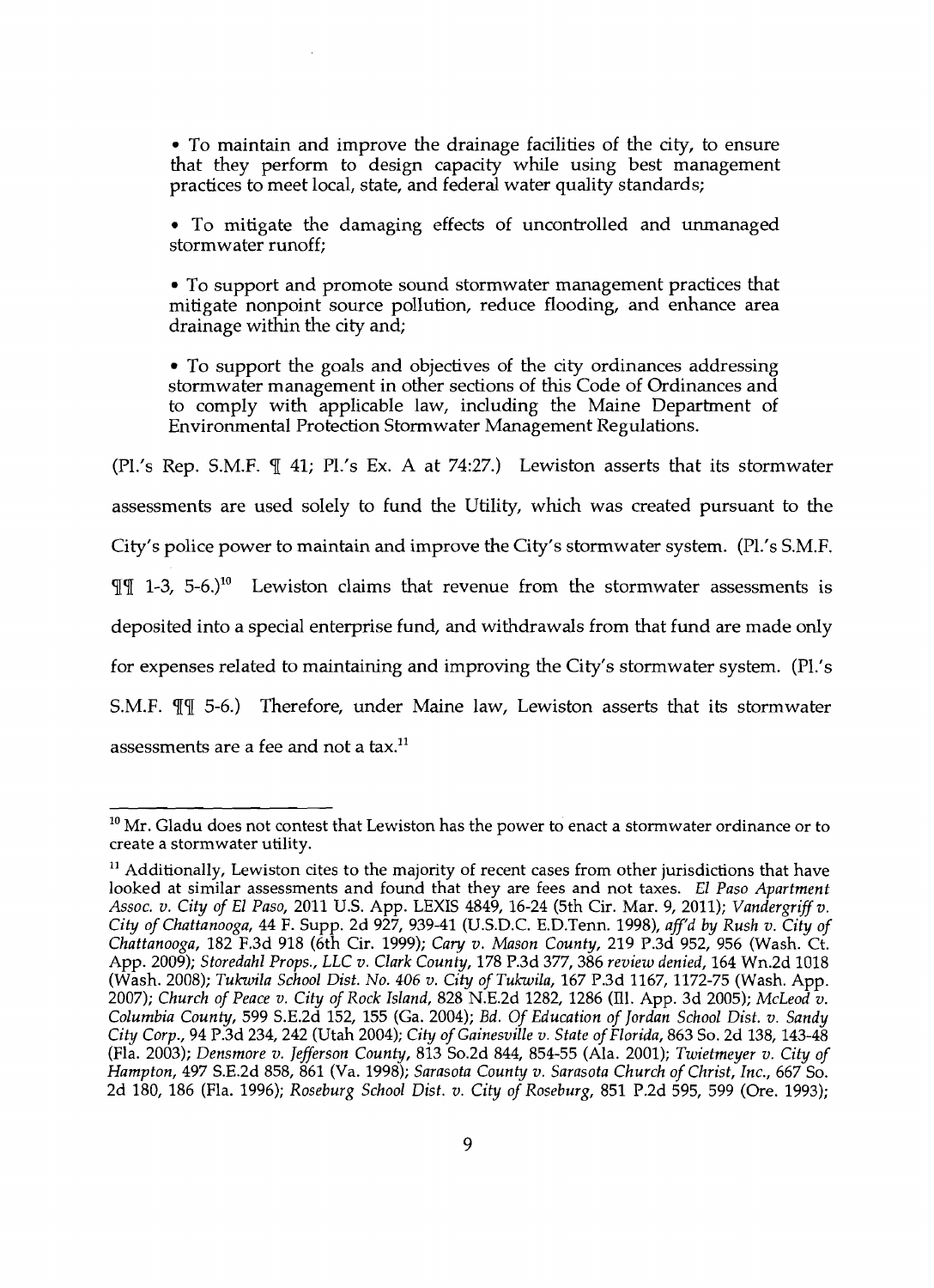Mr. Gladu claims that the stormwater assessment is primarily used for revenue raising purposes because a portion of the funds goes toward debt services on capital improvements.<sup>12</sup> Mr. Gladu claims that the Utility commingles the stormwater funds to satisfy the obligations of the City's general fund. (Def.'s Opp. S.M.F.  $\P$  5; Jones Dep. 90:25-91:3.) Specifically, Mr. Gladu claims that the Utility pays the principal and interest on debt service and bonded debt for capital improvement projects for Lewiston spanning from 1989 through 2006, predating the Utility. (Def.'s Opp. S.M.F.  $\mathbb{I}$  5; Def.'s S. Add'l M.F.  $\P$  30, 68, *as qualified by Pl.'s Rep. S.M.F.*  $\P$   $\P$  30, 68; Jones Dep. 91:18-93:25, 97:17-98:2, 122:9-21; Jones Dep. Ex. 12.) Prior to the creation of the Utility, the debt service for capital improvements was paid from property taxes and deposited into the general fund and itemized in the annual Lewiston budget. (Def.'s Opp. S.M.F.  $\P$  5; Jones Dep. 91:18-93:25, 97:17-98:2, 122:9-21; Jones Dep. Ex. 12.)

The practical effect of Mr. Gladu's position would be that the City could never fund improvements to its own infrastructure if they were made prior to adopting a fee structure; a position and result the court declines to adopt. Additionally, Mr. Gladu puts forth no evidence that the capital improvements that predate the Utility are not used for stormwater services. After the creation of the Utility, it assumed the

*Long Run Baptist Assoc. v. Louisville* & *Jefferson County Metropolitan Sewer Dist.,* 775 S.W.2d 520, 523 (Ky. 1989); *but see City of Cincinnati v. United States,* 39 Fed. Cl. 271, 275 (Fed. Cl. 1997) (holding that, in evaluating the city's right to charge the federal government, a charge unrelated to the actual runoff from a property, but "estimated on the square footage of the government's property and on the intensity of the property's development" is a tax); *Howard Jarvis Taxpayers Assoc. v. City of Salinas,* 98 Cal. App. 4th 1351, 1354-55 (Cal. App. 4th 2002) (in construing the ordinance against finding a fee, holding that the assessment is a tax because it is related to the ownership of property and involuntary); *Dennehy v. Gresham,* 12 OTR 194, 197-98 (Or. 1992) (same).

<sup>&</sup>lt;sup>12</sup> Mr. Gladu asserts that the stormwater funds are directly linked to Lewiston's mil rate. (Def.'s Opp. S.M.F.  $\P$  6; Jones Dep. 37:15-39:9; Jones Dep. Ex. 52.) One of the purposes of the Utility was to provide real estate tax relief. (Def.'s S. Add'l M.F.  $\P$  41; Jones Dep. 22:14-19.) However, all fees raise some revenue. The proper test is the purpose of the charge and not its effect. *Bd. of :Overseers of the Bar v. Lee,* 422 A.2d at 1004 *(citing Beckendorff v. Harris-Galveston Coastal !Subsidence District,* 558 S.W.2d 75,79 (Tex. Civ. App.1977».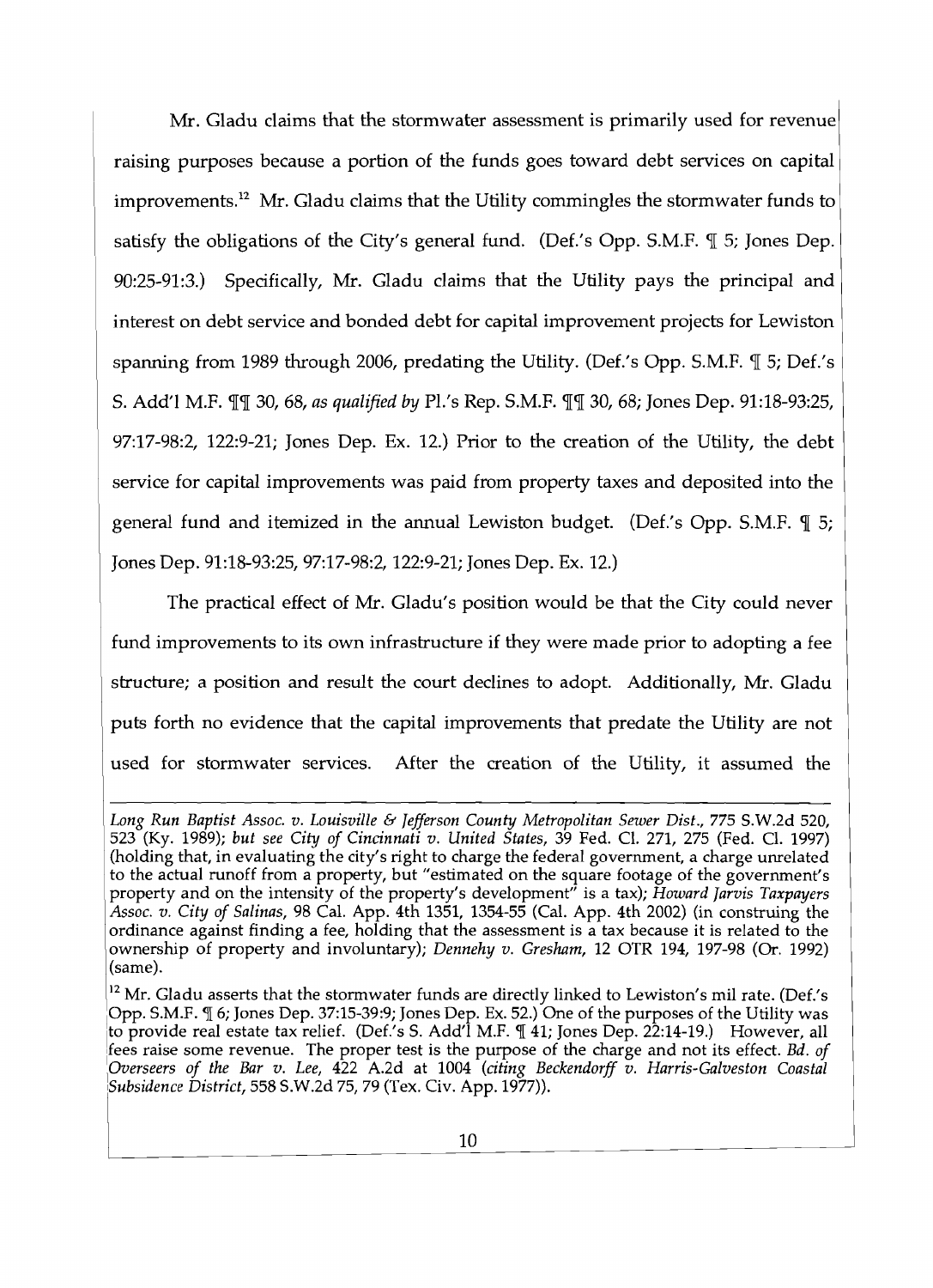responsibility of providing stormwater management services that were previously provided by the City. (Pl.'s Rep. S.M.F.  $\P$  29; Jones Supp. Aff.  $\P$  $\P$  4,6; Pl.'s Ex. A § 74- $302(c)$ .) At the same time, expenses related to providing those services were removed from the City's general operating budget and made the responsibility of the Utility. (Pl.'s Rep. S.M.F.  $\P$  29; Jones Supp. Aff.  $\P$  $\P$  7-8.) The Utility funds the expenses necessary to provide stormwater management service through the collection of the assessment, as authorized in Lewiston's Stormwater Utility Ordinance. (Pl.'s Rep. S.M.F.  $\P$  29; Jones Supp. Aff.  $\P$  10; Pl.'s Ex. A § 74-302.) As the Court in *Tukwila School Dist. No. 406,* noted:

The School District's argument that the City cannot use funds generated by fees on capital projects related to storm and surface water facilities is not persuasive. A system designed to collect, treat, and discharge water cannot exist without the infrastructure to which the School District objects. The construction of capital facilities is a recognized regulatory activity. . . Further, like sanitary sewer systems, storm and surface water systems require pipes, drains, pump stations, and other components to drain and divert the flow of surface water. The School District does not provide any evidence that the funds are not being used for the storm and surface water facilities.

167 P.3d at 1173-75.

Moreover, the intent of the City appears to be to comply with federal and state mandates regarding water quality. *Cary,* 219 P.3d at 955-56 (finding that monies collected were to be spent mainly to improve water quality in Mason County and therefore the primary purpose was regulatory, rather than a tax); *Tukwila School Dist. No. 406,* 167 P.3d at 1173; *Densmore,* 813 So.2d at 853 (finding that the primary purpose of the stormwater ordinance was to comply with the Oean Water Act and the county's NPDES permit). Lewiston recognizes that "polluted stormwater runoff is a leading cause of impairment to nearly 40% of surveyed U.S. water bodies which do not meet water quality standards." (Jones Dep. Ex. 51; Def.'s S. Add'l M.F. ¶ 52, as qualified by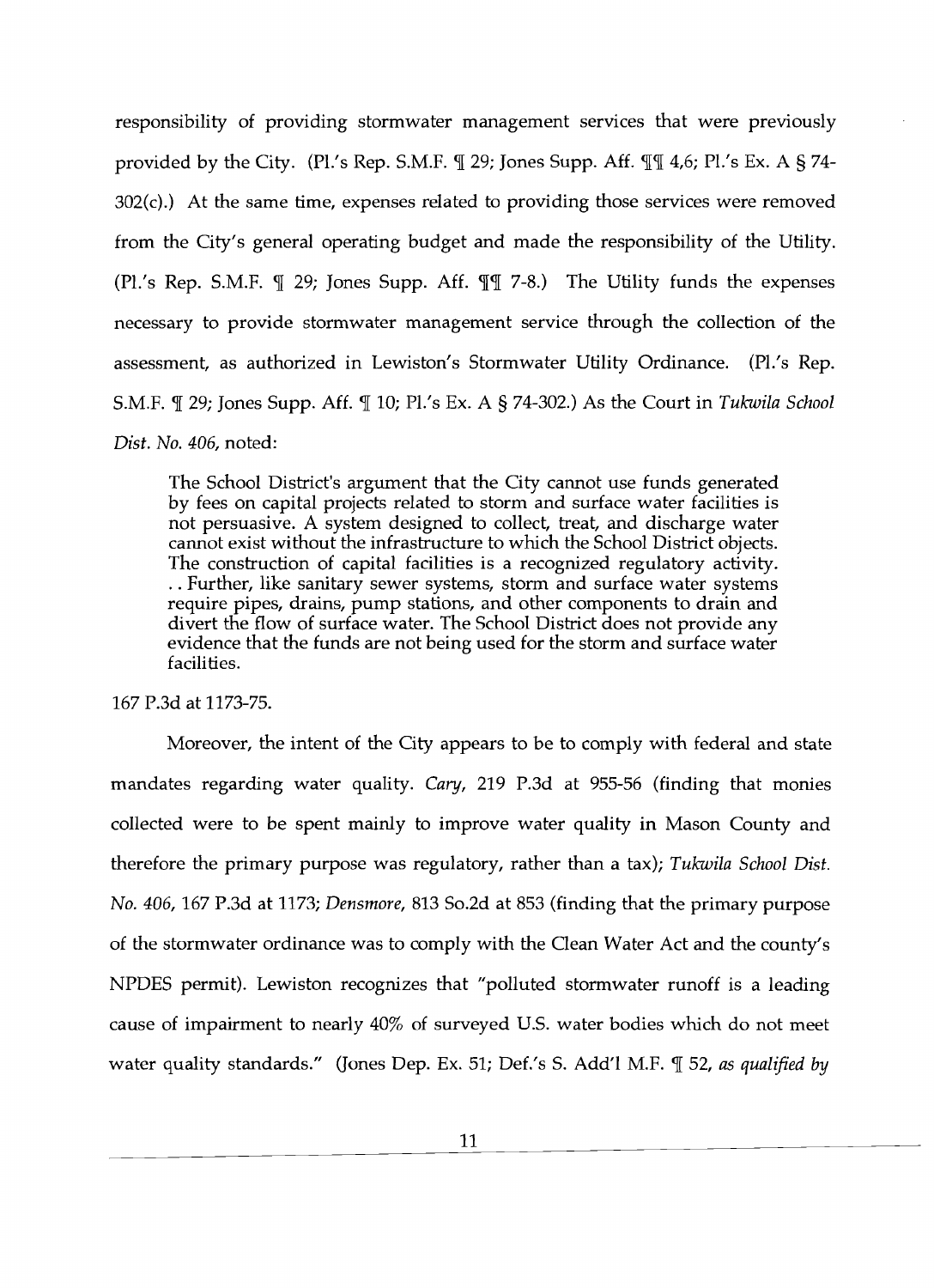Pl.'s Rep. S.M.F.  $\parallel$  53.) Though the existing rate structure does not measure the "quality" of the stormwater that runs off, but instead measures the "quantity" based on the amount of impervious surface area on a property, (Def.'s S. Add'l M.F.  $\P$  56; Jones Dep. 46:1-18,) the City determined that it is more efficient to measure the quantity of stormwater runoff than the quality. (Pl.'s Rep. S.M.F.  $\parallel$  56; Jones Dep. 50:6-23.) Additionally, regardless of how clean the water is, the Utility still must maintain the stormwater infrastructure, including culverts, pipes, and catch basins, sufficient to handle the quantity of the stormwater runoff. (Pl.'s Rep. S.M.F.  $\mathcal{J}$  56; Jones Supp. Aff.  $\mathcal{J}$ 8.) Therefore, the court finds that the primary purpose of the stormwater assessment is to regulate the use of the stormwater system and not to raise revenue.

# **B. Direct Relationship**

The City's assessment is directly related to the costs of the regulation. The City estimates the amount of stormwater runoff based on the amount of impervious surface area on a particular parcel of land. Accordingly, assessments are based on the extent to which a payor's property burdens the City's stormwater system. (Pl.'s S.M.F. III 7-10.) Properties that do not use the City's stormwater management services, whether because they have no impervious surface area or because stormwater does not drain from those properties into the City's system, do not pay any assessment. (Pl.'s S.M.F.  $\P\P$  9-10.) *See Cary,* 219 P.3d at 955-56; *Storedahl,* 178 P.3d at 385-86; *Tukwila School Dist. No. 406, 167*  P.3d at 1175; *McLeod*, 599 S.E.2d at 153<sup>13</sup> (finding that a stormwater charge is a fee

<sup>13</sup> This case is distinguishable from *Fulton County Taxpayers Assoc. v. City of Atlanta,* an early case, from the Georgia Superior Court, cited by Mr. Gladu, which found that a stormwater assessment was a tax and not a fee.  $1999$  WL  $1102795$ ,  $^{\star}$  1 (Ga. Super. Sep. 22, 1999). The court !found that the stormwater assessment was a tax because *"[r]ather* than looking to any specific benefit received by a particular landowner in determining the amount to assess for the stormwater utility charge, the City  $\dots$  imposed a formula which looks to the size of the parcel and the use of the *property." Id.* at \*3. The court also found that the ordinance had no bxceptions, and imposed a lien on the landowner's property for failure to pay. *Id.* Here, the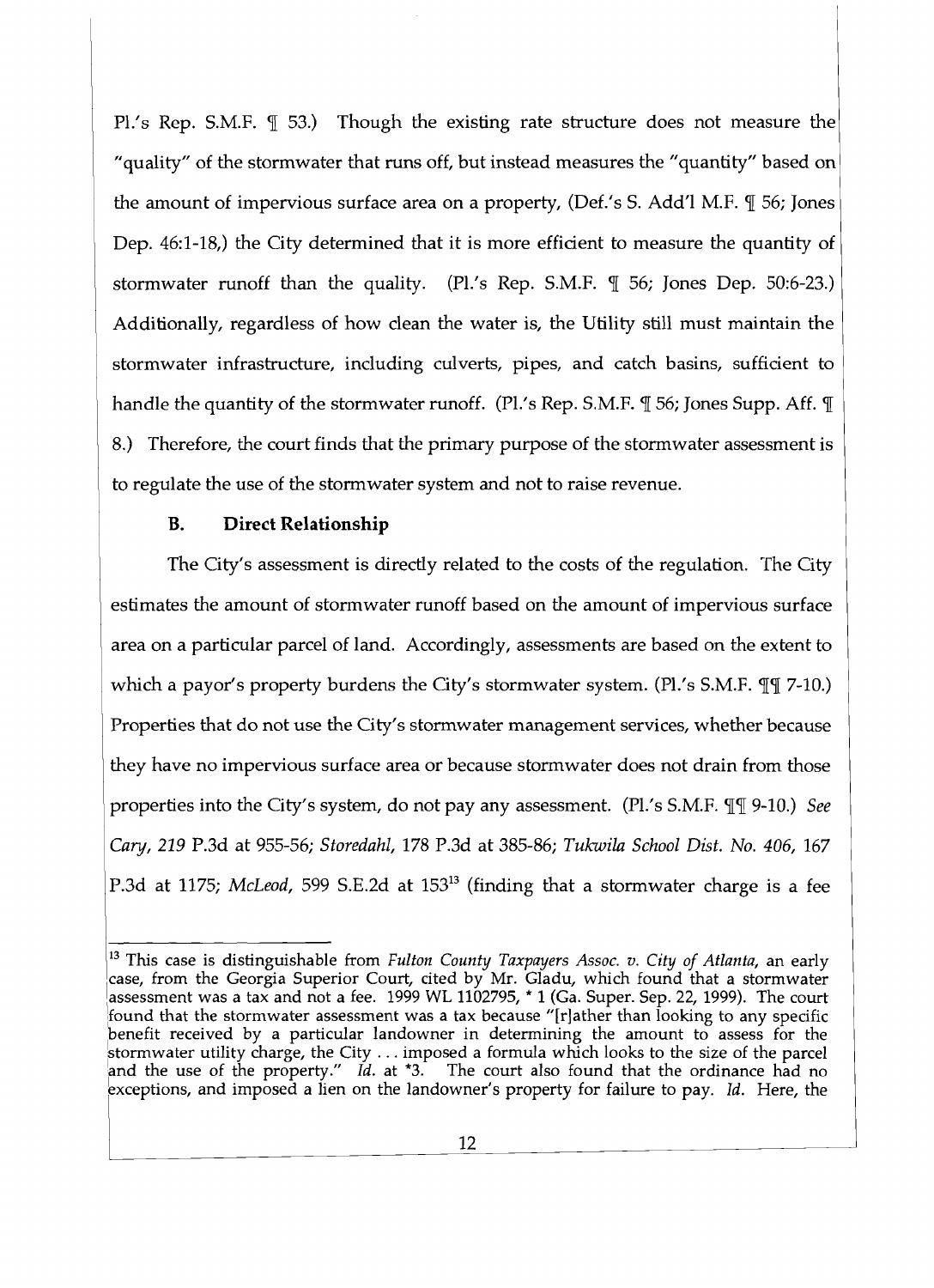because, in part, "that the utility charge is used only to pay for storm water management within the designated service area, that only the facilities and systems within that area take in runoff generated within the area, with one small exception, and that the amount of impervious surface is the most important factor influencing the cost of storm water management services"); *Church of Peace v. City of Rock Island*, 828 N.E.2d at 1285 ("The record ... established that there was a direct relationship between the imperviousness and storm water run-off, thus creating a rational relationship between the amount of the fee and the contribution of a parcel to the use of the storm water system."); *Bd. of Education of Jordan School Dist.,* 94 P.3d at 240 ("The service provided is the acceptance and handling of storm water runoff generated by school district property. This service prevents damage to property from excessive accumulations of water and from flooding ... the impervious surfaces on school district properties contribute to the need to have and maintain such a system."); *Tweitmeyer,* 497 S.E.2d at 860; *Long Run Baptist Assoc., Inc.,* 775 S.W.2d at 523 (a charge based on the amount of impervious surface of the property "is a reasonable and rational classification ..."); *but see Bolt,* 587 N.W.2d at 166-67 (concluding that the ordinance lacked *"a* significant element of regulation" because the stormwater ordinance failed to consider the presence of pollutant in the water, but merely regulated the amount of stormwater runoff).

Additionally, the monies collected from the stormwater assessment are deposited in a segregated account. (Pl.'s S.M.F.  $\mathcal{F}$  5; Jones Aff.  $\mathcal{T}$  6.) Monies from that fund are used solely for stormwater related expenses, including maintaining and

assessment is also based on the impervious surface area of the property, a property owner may qualify for credits or exceptions, and the City cannot impose a lien on the property for failure to pay.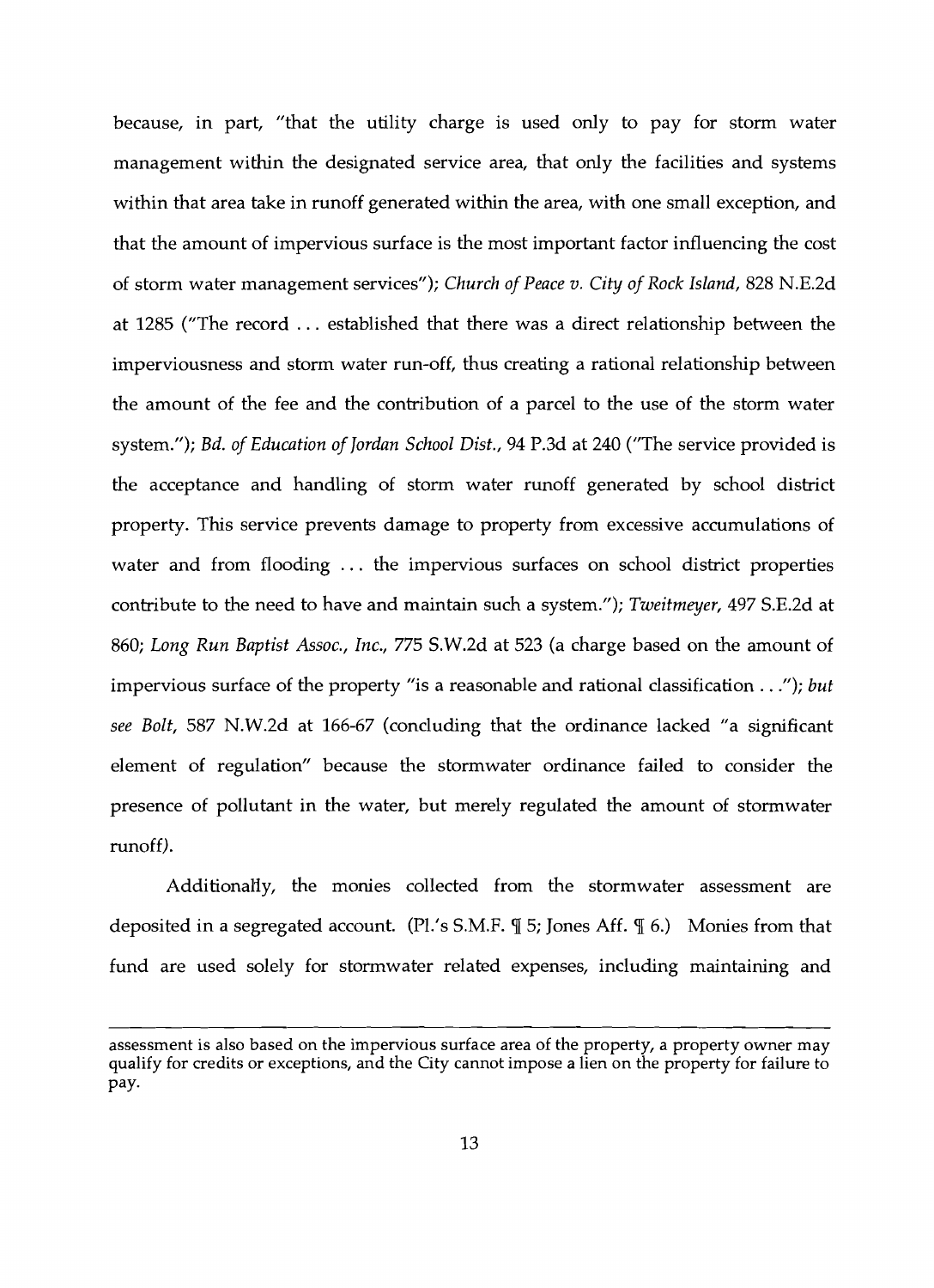improving Lewiston's stormwater infrastructure. (Pl.'s S.M.F.  $\mathcal{N}$  6; Jones Aff.  $\mathcal{T}$  7.) *Cary,* 219 P.3d at 958 (recognizing that there was a direct relationship between the fund and the regulatory purpose when the county "segregate[d] the funds the assessment generates into an account used only for water management, storm water maintenance programs, and education"); *Storedahl,* 178 P.3d at 384-85 (explaining that the assessment at issue resembled a fee because the county used the stormwater funds for the limited purpose of maintaining stormwater infrastructure, educating the public about the effects of stormwater, and other similar activities); *see also Tukwila School Dist. No. 406,*  167 P.3d at 1173.

#### C. **Voluntary**

Properties that do not use the City's stormwater management services, whether they have no impervious surface area or stormwater does not drain from those properties into the City's system, do not pay any assessment. (PI S.M.F.  $\P\P$  $\P$  9-10.) For those properties that do use the City's stormwater management services, Mr. Gladu's assertion is that the assessment is involuntary in that the only way to avoid it is to rid the property of impervious surface areas, prevent stormwater from having an impact on the City's stormwater system or qualify for a System Impact Credit. (Def.'s S. Add'l M.F.  $\P\P$  74-74, as qualified by Pl.'s Rep. S.M.F.  $\P$  $\P$  74-75; Gladu Dep. 30:24-31:11; Pl.'s S.M.F.  $\mathbb{I}$  10; Pl.'s Rep. S.M.F.  $\mathbb{I}$   $\mathbb{I}$  75-77; Jones Supp. Aff.  $\mathbb{I}$  $\mathbb{I}$  18-19; Pl.'s S.M.F. Ex. B, § 2.2.) While this assertion has some merit, when viewed in juxtaposition to the other factors discussed herein, the balance tips heavily in favor of the other factors and thus a finding that the stormwater assessment is a fee. *See also Church of Peace,* 828 N.E.2d at 1286 ("Voluntary participation involves nothing more than weighing the competing costs of participation.").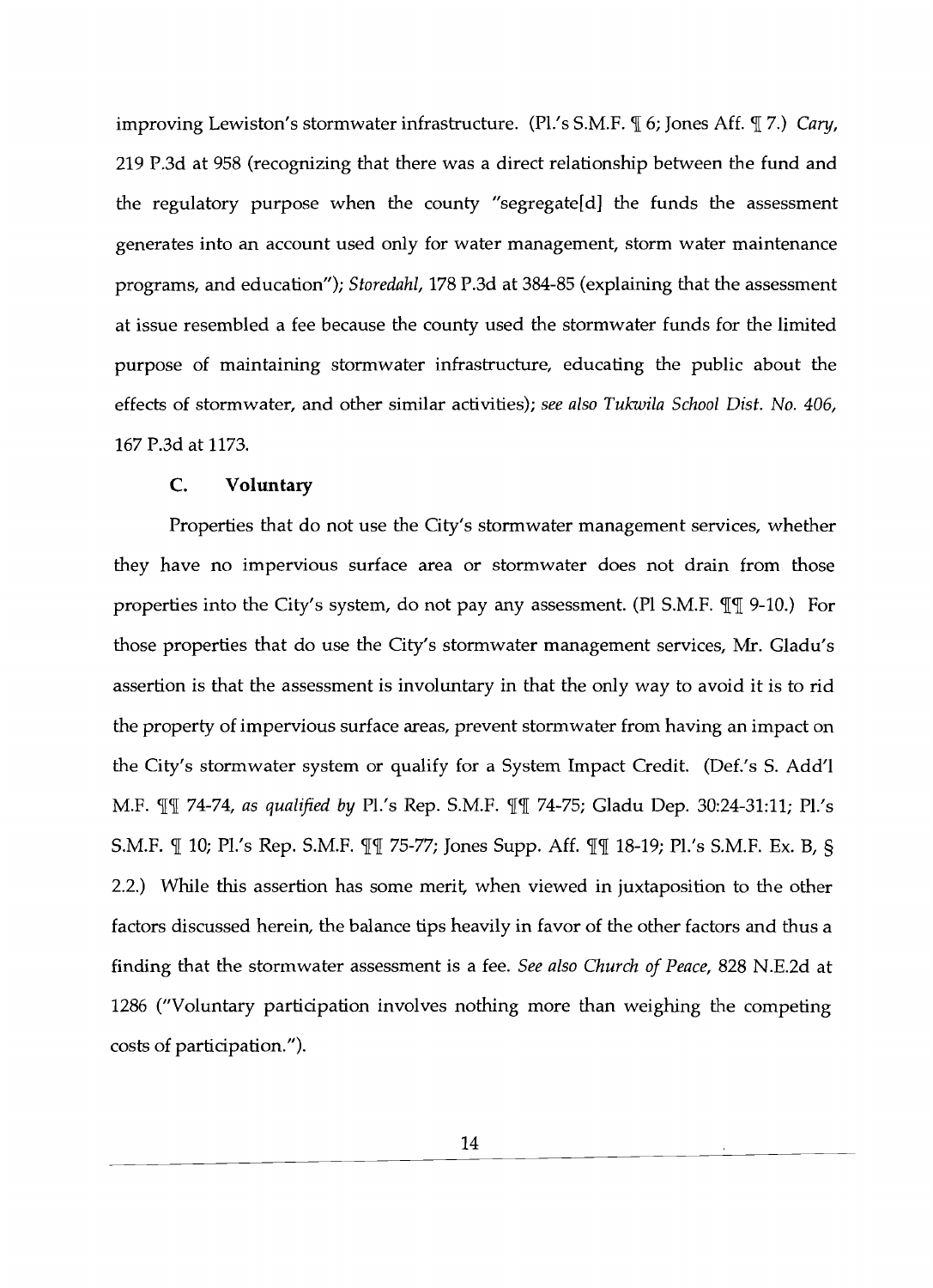# **D. Fair Approximation**

Finally, Lewiston's stormwater assessment is a fair approximation of the cost to the government and the benefit to the individual of the services provided. The assessments provide landowners with the benefit of stormwater services. "[A] valid fee may be sustained based upon the indirect benefit or a public benefit to the persons assessed the fee." *Densmore,* 813 So.2d at 855. The benefit to the property owners assessed the fee is access to the City's stormwater infrastructure.

# **3. Attorneys' Fees**

At the hearing on the parties' cross-motions for summary judgment, the court requested that the City separate out the amount of attorneys' fees incurred in prosecuting its enforcement/collection action from those incurred defending Mr. Gladu's counterclaim. The City complied with the court's request and also presented persuasive argument that the issues raised in Mr. Gladu's affirmative defenses and his counterclaims are "inextricably intertwined." The court agrees and finds that these broader issues, which include but are not limited to violation of statutory authority, illegal tax, violation of ordinance, equal protection, request for declaratory judgment, preliminary and permanent injunction, are far beyond the scope of the collection action contemplated in the Lewiston Code of Ordinances Chapter 74.

# $\S 74-311(c)(1)$  provides that:

Any person that fails to pay the service fee when due shall be responsible for the amount of the unpaid service fee, interest on the unpaid amount at a rate determined by the city council as part of the stormwater utility use fee schedule, a minimum penalty of \$200.00, and attorneys' fees and other costs of collection. Delinquent amounts may be collected by a civil action against the person.

Upon review of the "Delinquent fees" provision above, the court concludes that the City's attorneys' fees are not reasonable for a collection action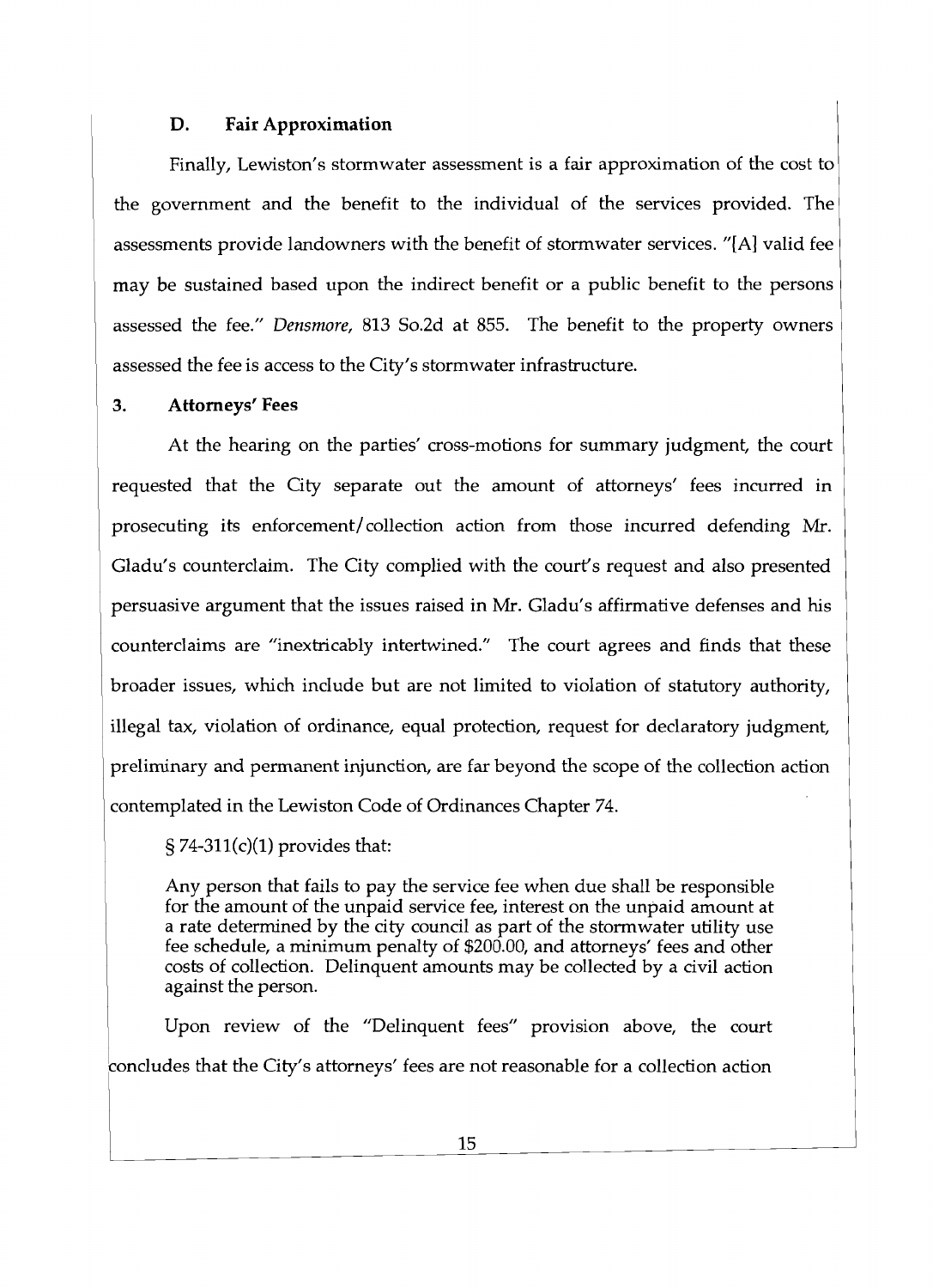on a delinquent fee. The City's interests in litigating this matter have greater implications than simply pursuing Mr. Gladu's delinquent fee. And, despite the fact that Mr. Gladu raised and pursued the issues presently before the court, he should not bear the onerous cost of challenging and/ or testing the validity of the City's Stormwater Utility Fee.

Accordingly, the court finds that the City is entitled to attorney's fees and other costs of collection of the delinquent fees sought and recovered in this matter.

#### **CONCLUSION**

The entry shall be:

The court finds that the Lewiston Stormwater Utility Fee as enacted and as assessed is valid.

Plaintiff's motion for summary judgment is GRANTED and Defendant's motion for summary judgment is DENIED

Defendant is ORDERED to pay \$7,619.70 in delinquent stormwater utility fees. In addition, he shall pay interest on the principal amount due in the amount of \$1,197.85, which is calculated through the date of hearing, April 27, 2011, in accordance with the City's annual interest rates imposed on delinquent stormwater fees.<sup>14</sup> Post-judgment interest at the rate of 11.25% shall accrue from the date of this order.

Defendant is ORDERED to pay a penalty of \$825 for failing to pay his stormwater fees.

 $\frac{14}{14}$  The interest rates imposed by the City on delinquent stormwater fees are as follows:

| Year | Rate   |
|------|--------|
| 2007 | 16.5%  |
| 2008 | 15.5%  |
| 2009 | 12.0%  |
| 2010 | 11.25% |
| 2011 | 11.25% |
|      |        |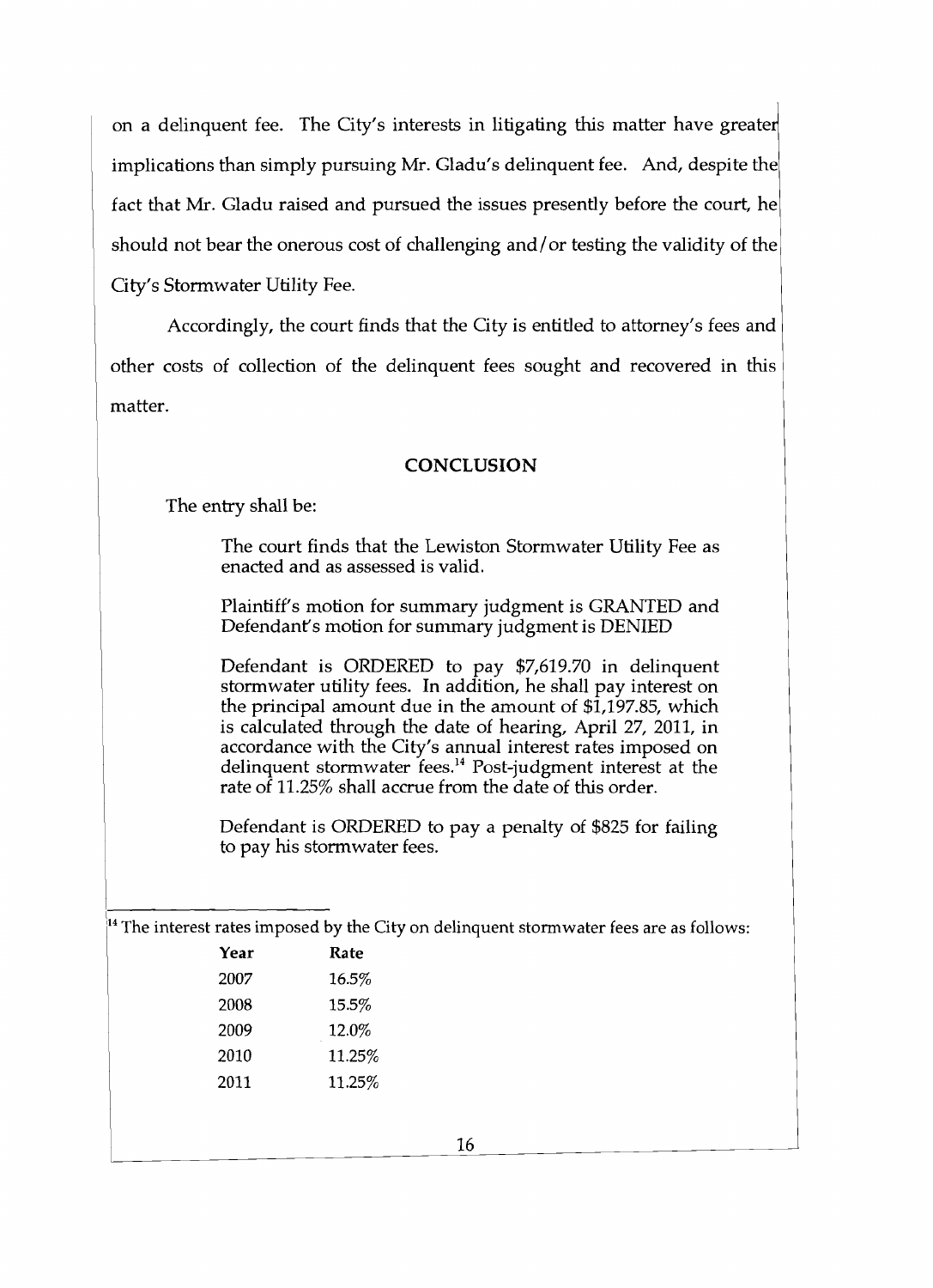Defendant is ORDERED to pay Plaintiff's reasonable attorneys' fees in the amount of \$2,539.90 plus costs of collection in the amount of \$350.

Dated: May 17, 2011

<u>lej</u> Mary Gay Kennedy<br>Justice, Superior Court

17